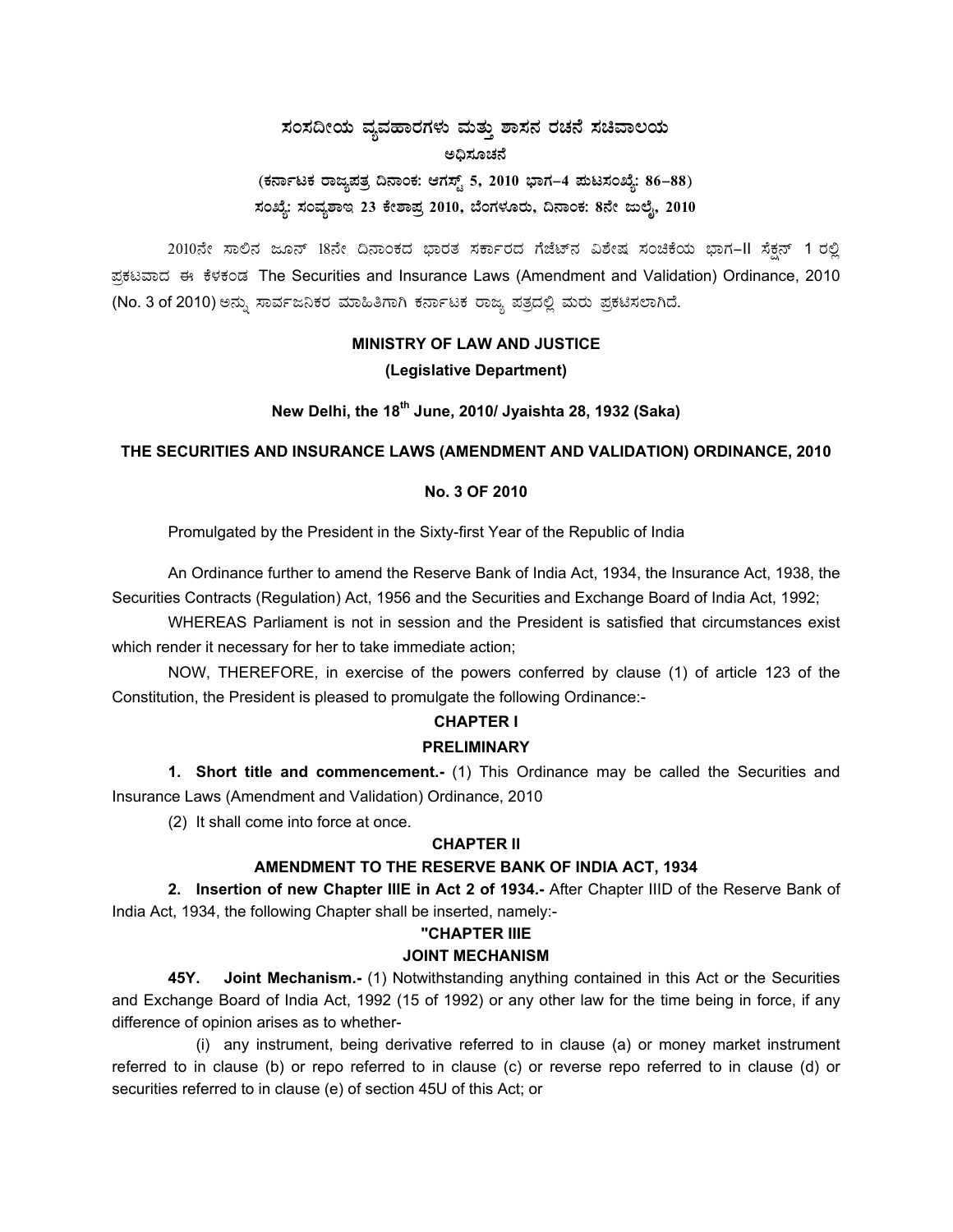(ii) any instrument, being policy of life insurance under the Insurance Act, 1938, or the rules or regulations made thereunder, or, scrips or any other securities referred to in sub-clauses (i), (ia), (ib), (ic), (id), (ie), (ii), (iia) and (iii) of clause (h) section 2 of the Securities Contract (Regulation) Act, 1956, (42 of 1956) is hybrid or composite instrument, having a component of money market investment or securities market instrument or a component of insurance or any other instrument referred to in clause (i) or clause (ii) and falls within the jurisdiction of the Reserve Bank of India or the Securities and Exchange Board of India established under section 3 of the Securities and Exchange Board of India Act, 1992 (15 of 1992) or the Insurance Regulatory and Development Authority established under section 3 of the Insurance Regulatory and Development Authority Act, 1999 (41 of 1999) or the Pension Fund Regulatory and Development Authority constituted by the Resolution of the Government of India number F.No. 1(6)2007- PR, dated the 14<sup>th</sup> November, 2008 or the Central Government, such difference of opinion shall be referred to a Joint Committee consisting of the following, namely:-

(a) the Union Finance Minister – ex officio Chairperson;

(b) the Governor, Reserve Bank of India – ex officio Member;

 (c) the Finance Secretary in the Ministry of Finance, Government of India – ex officio Member;

 (d) the Secretary (Financial Services) in the Ministry of Finance, Government of India – ex officio Member;

(e) the Chairperson, Insurance Regulatory and Development Authority – ex officio Member;

(f) the Chairman, Securities and Exchange Board of India – ex officio Member;

 (g) the Chairperson, Pension Fund Regulatory and Development Authority – ex officio Member.

 (2) The Secretary (Financial Services) in the Ministry of Finance, Government of India shall be the convener of the meetings of the Joint Committee referred to in sub-section (1).

 (3) In case of any difference of opinion referred to in sub-section (1), any Member of the Joint Committee may make a reference to the Joint Committee.

 (4) The Joint Committee shall follow such procedure as it may consider expedient and give, within a period of three months from the date of reference made under sub-section (3), its decisions thereon to the Central Government.

 (5) The decision of the Joint Committee shall be binding on the Reserve Bank of India, the Securities and Exchange Board of India, the Insurance Regulatory and Development Authority and the Pension Fund Regulatory and Development Authority.".

#### **CHAPTER III**

#### **AMENDMENT TO THE INSURANCE ACT, 1938**

**3. Amendment of section 2 of Act 4 of 1938.-** In the Insurance Act, 1938, in section 2, after clause (11), the following Explanation shall be inserted and shall be deemed to have been inserted with effect from the  $9<sup>th</sup>$  day of April, 2010, namely:-

**'Explanation.-** For the removal of doubts, it is hereby declared that "life insurance business" shall include any unit linked insurance policy or scrips or any such instrument or unit, by whatever name called, which provides a component of investment and a component of insurance issued by an insurer referred to in clause (9) of this section.'.

#### **CHAPTER IV**

#### **AMENDMENT TO THE SECURITIES CONTRACTS (REGULATION) ACT, 1956**